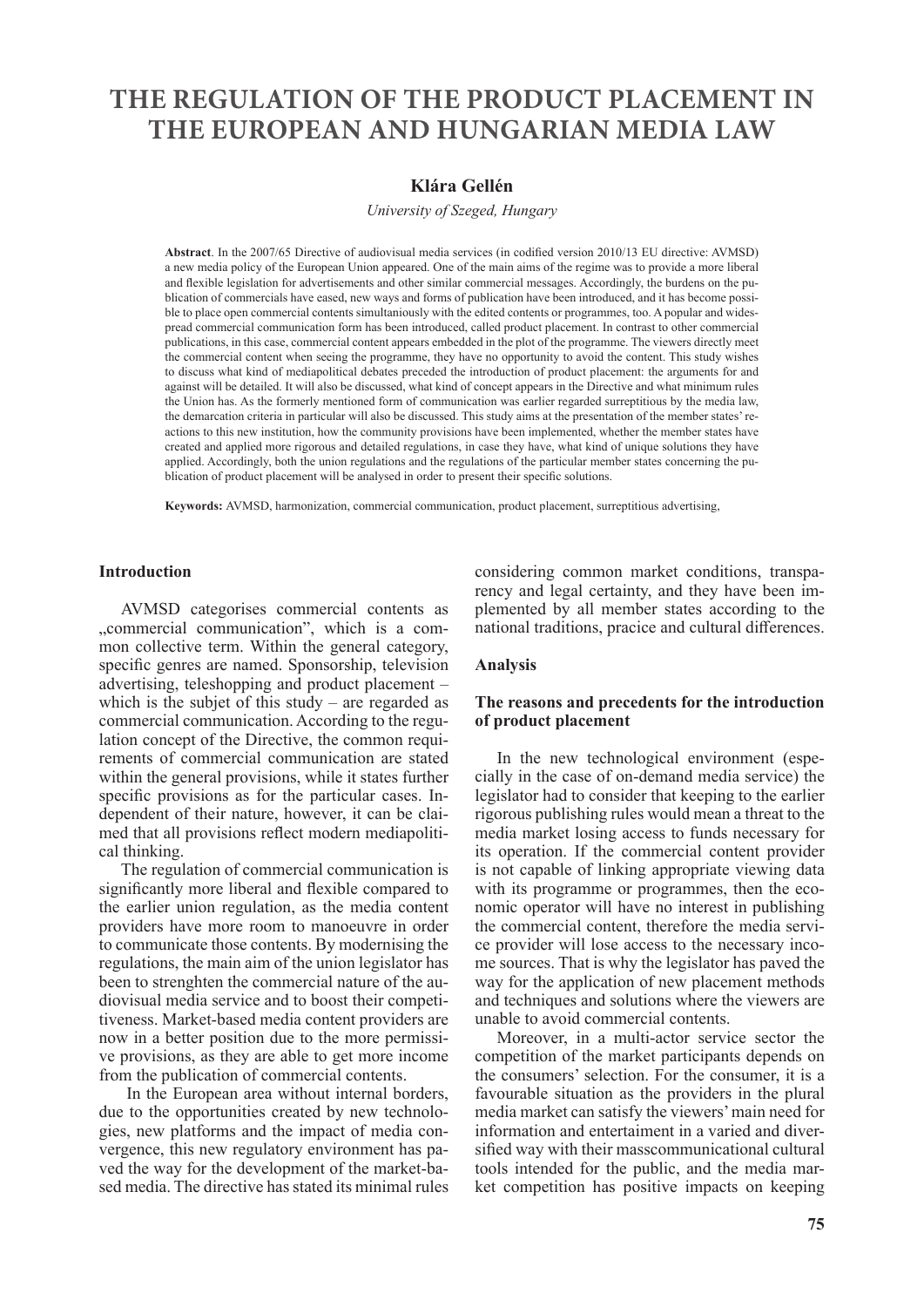the consumers extensively informed. Accordingly, the media content provider as a market participant has considerable economic interests in raising viewing figures, as the viewing figures of the programmes make the advertising slots offered to the economic operators more popular and valuable. In this context, the role of the viewers is changing and becoming more significant, they no longer appear only as consumers in commercial communication, but also as media consumers in the media service market. In contrast to the earlier regulations, AVMSD often refers to media service viewers as consumers not only in the context of commercials. The Hungarian Constitutional Court claims that technological developments have changed the structure of masscommunication, the individuals have become consumers, interactive consumers if they are lucky. With regard to legislation, this fact may lead to liberalisation as for the scope for state intervention – due to the multiplication of information channels and alternatives. This situation raises the neutral state's dilemma to merely observe the processes or intervene at a certain level with the aim of correction. [Decision of Constitutional Court 165/2011.(XII.20.) IV.1.2.]

One reason for corrective intervention is the protection of the consumers. In the case of a communicational form such as product placement – the chosen subject matter of this study – the formerly mentioned principle should particularly apply. As the commercial content is placed embedded in the plot of the programmes, the consumer has no defence against commercial messages – no matter how active the consumer is in the sphere of the media – as the consumer shall meet the commercial messages within an edited content, a programme that is.

As the union regulations and member state regulations before 2007 regarded commercial content embedded in a programme as surreptitios commercial, it was really difficult for the union legislators to make the regularisation of this new solution acceptable. The main concern was related to the economic influence made on the editors' decisions, and so the vulnerability of creating a programme and of the editors' freedom, also moving away from the principle of separation and the influence and deception of the consumer were mentioned. According to one of the main counterarguments, the media consumer may meet commercial contents in a much more direct way than earlier and the freedom of choice is violated when the consumer is targeted with economic advertisements in a programme no matter whether he has the intent or not.

As a result of the debates, a highly specific legislational solution has been creates. According to AVMSD article 11, paragraph 2-3 as a general rule, product placement shall be prohibited, however, by way of derogation from paragraph 2, product placement shall be admissible in some cases unless a Member State decides otherwise. (The legislation may be defined as an opt-in and opt-out system.) (M. Bron, 2009) This solution has brought a compromise between the prohibition defended by the Germans and the commercial viewpoint of the majority defending the introduction.

The ambiguous settlement of the new genre indicates that we are generally reluctant to accept the techniques applied and proved overseas, however, if we intend to make the European industry competitive on a global scale, then it is unacceptable to prevent the producers of European works and programmes of a highly lucrative source of income. According to Angelopoulos (2010) the symbolic prohibition of the directive lays down liberal exceptions. The reason for the application of product placement is the complete liberalisation so that the position of the European audiovisual industry could be strengthened against the foreign partners, even if the contradictions between the application of the editorial and commercial contents are taken as deep-rooted taboos.

## **The term of product placement and its legislation in AVMSD**

1. According to AVMSD Article 1.1 (m) defines product placement as follows: "product placement" means any form of audiovisual commercial communication consisting of the inclusion of or reference to a product, a service or the trade mark thereof so that it is featured within a programme, in return for payment or for similar consideration.

The key feature of this economic content is, that the product, the service, their trade mark or any reference to them appear in the programme embedded in the plot in all cases. The purpose of all commercial communications including product placement is promotion, however, in this case we are faced with an indirect way of promotion: the main focus is on the content of the programme instead of the economic content.

..Product placement can occur in audio-visual. works in three different forms:

- The product is openly discussed in the works (there is a verbal reference).
- The product is being used by one of the characters in the works (active placement).
- The product is captured in a shot, in a film or a television show or placed in a virtual environment (passive placement).

By the verbal reference we understand not only pronouncing the brand name, the producer's name or the service, but also pronouncing basic characteristics by which the brand, the producer or the service is identified. Extended information availability in combination with the eye-catching effect of video presentations as well as the fun using the interactivity reaches the goal to attract the customer at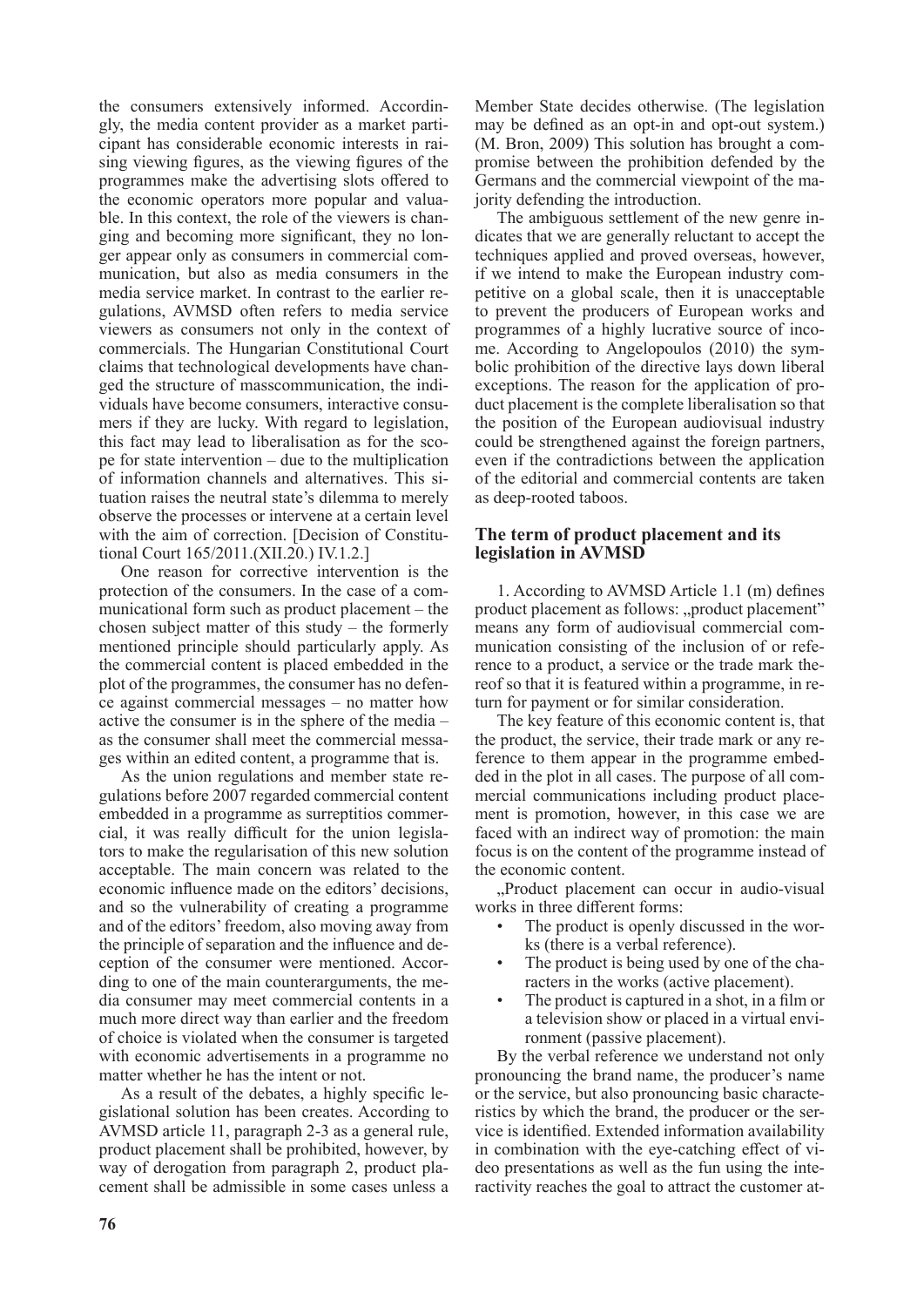tention." (Kramoliš, Drábková 2012)

According to the term, the content is only regarded as product placement if the content is featured within a programme in return for payment or for similar consideration. Product placement is based on a commercial contract including the definition of consideration in return for communication (without such contract, payment or similar consideration in return for the media content provider's service, instead of product placement, there is scope for the application of a surreptitious commercial).

Although the decisive criterion of product placement is communication in return for consideration, the Directive, by way of derogation, makes the so called free product placement admissible in the case of other programmes which are not included in the positive list. In this case, there is no payment, however, certain products or services (such as production props or prizes) are provided for the media service provider free of charge with a view to their inclusion in a programme.The AVMSD states no further conceptual requirements as for the further conditions of free product placement, however, in the praeambulum paragraph 91 states further rescrictive criteria. Accordingly, product placement free of charge should only be considered to be product placement if the goods or services involved are of significant value. As for the exact meaning of the former criterion the Directive provides no further guidance, however, as will be explained later, it shall be interpreted by the particular member states.

2. In case the member states give their permission, product placement may be applied only in programmes made after 19 December 2009 and included in the positive list defined by AVMSD, The permitted programmes are the following: cinematographic works, films and series made for audiovisual media services, sports programmes and light entertainment programmes (with the exception of children's programmes) and, according to the above, where there is no payment but only the provision of certain goods or services free of charge, such as production props and prizes, with a view to their inclusion in a programme.

3. Prohibited products which are not to be communicated in product placement are also named in the Directive. Article 11 (paragraph 4) claims that programmes shall not contain product placement of tobacco products or cigarettes or product placement from undertakings whose principal activity is the manufacture or sale of cigarettes and other tobacco products, moreover, specific medicinal products or medical treatments available only on prescription. As a matter of fact, the legislation of product placement applies the conventional expectations concerning earlier commercials to the new genre.

4. The application of product placement shall only be regarded legitimate within the context of the full respect of the conditions included in the AVMSD, article 1, point 3 a)-d). In order to protect the edited content and the editorial independence, (a) their content and, in the case of television broadcasting, their scheduling shall in no circumstances be influenced in such a way as to affect the responsibility and editorial independence of the media service provider;

Communication may not focus on the product, accordingly, product placement shall not directly encourage the purchase or rental of goods or services and product placement shall not give undue prominence to the product in question.

Viewers shall be clearly informed of the existence of product placement. Programmes containing product placement shall be appropriately identified at the start and the end of the programme, and when a programme resumes after an advertising break, in order to avoid any confusion on the part of the viewer.

Also, viewers must be informed of a clear and specific place and way of the existence of product placement. This obligation is based on the general requirement of separation set out concerning commercial communication. In order to avoid misleading the viewers, they must at all times be aware of meeting commercial content. Viewers shall be clearly informed of the existence of product placement. Programmes containing product placement shall be appropriately identified at the start and the end of the programme, and when a programme resumes after an advertising break, in order to avoid any confusion on the part of the viewer. (By way of exception, Member States may choose to waive the requirements provided that the programme in question has neither been produced nor commissioned by the media service provider itself or a company affiliated to the media service provider.)

The AVMSD adapted the legal settlement of the new institution to the effects on the consumer and the former clause of separation along priority values. For instance, the clause of separation is realised through the obligation to inform the consumer; the prohibition of direct exhortation aims at the protection of the consumer (and it is compatible with the requirements of fair competition), but the prohibition of the influence on editorial independence and responsibility also applies. (Castendyk, Dommering, Scheuer 2008)

5. Prior to AVMSD, product placement exhausted the category of surreptitious commercial. When comparing product placement to surreptitious commercial, the Directive claims in the praeambulum (paragraph 90) that: "The prohibition of surreptitious audiovisual commercial communication should not cover legitimate product placement within the framework of this Directive, where the viewer is adequately informed of the existence of product placement. This can be done by signalling the fact that product placement is taking place in a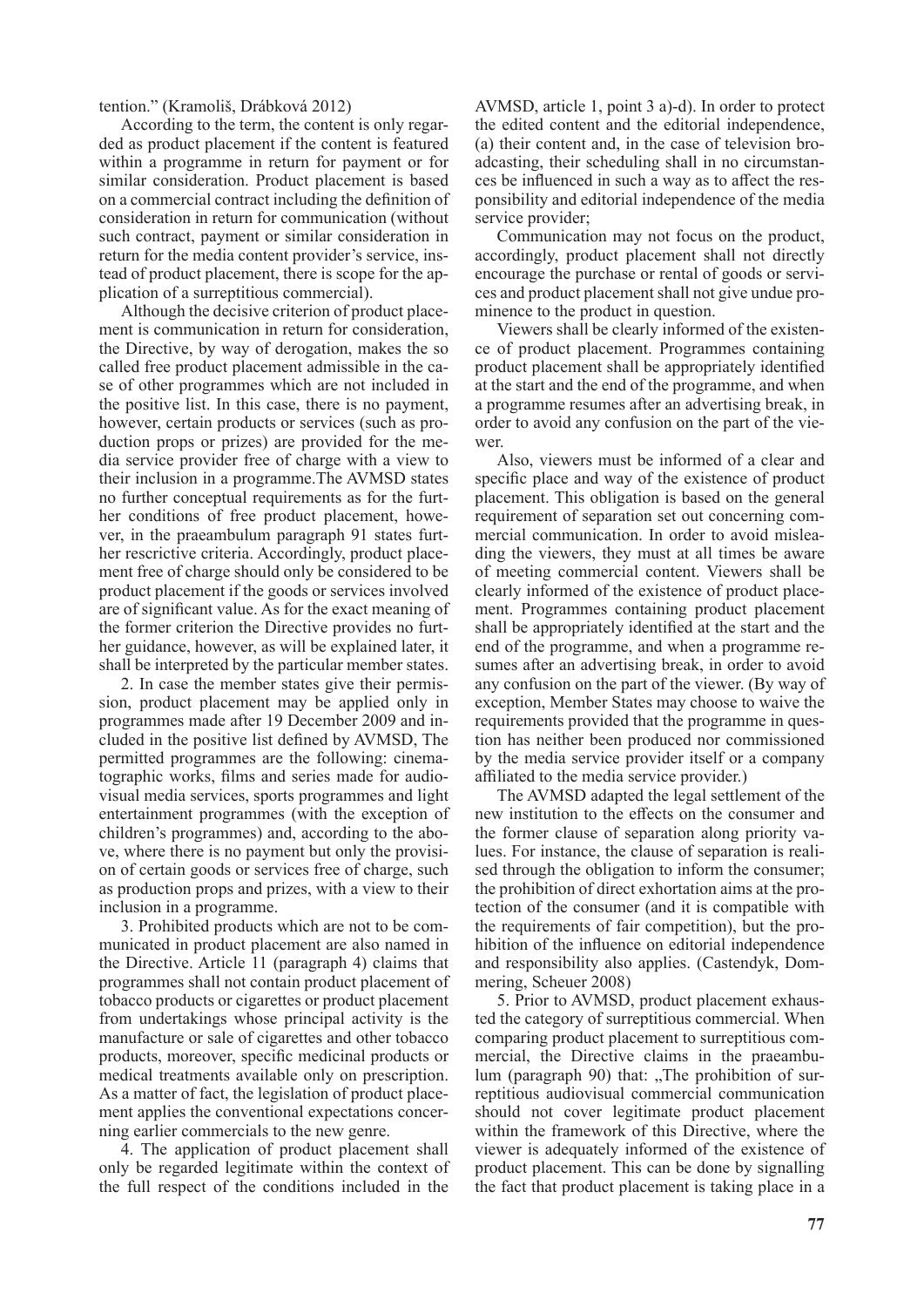given programme, for example by means of a neutral logo." Further conceptual details of the principle of separation, are not covered in the AVMSD, however, amongst the conditions of product placement provision of information is mentioned on which the principle of separation is founded.

6. Product placement compared to sponsorship is different, as in the case of sponsorship, sponsorship reference may appear at the start, at the end or during a programme but it may never be shown built into the action. According to AVMSD, the decisive criterion distinguishing sponsorship from product placement is the fact that in product placement, the reference to the product is built into the programme. In contrast, sponsor references may be shown during a programme, but are not part of the plot. (AVMSD praeambulum paragraph 91)

## **Specific national solutions**

It can be claimed that the member states, under the possibility offered by the AVMSD, have introduced the institution of product placement. In the member states product placement may be applied with the minimum restrictions laid down by the Directive. Those provisions have been implemented by the member states. The main question we have to pose now is whether we may find any specific solutions in the legislation of the member states compared to the minimum restrictions mentioned above.

1. In most cases the member states have applied the term defined by the AVMSD, however some countries have built in further criterion elements – for instance those laid down only in the praeambulum of the Directive – also, they defined the content of the criterion elements. The Hungarian Media Council have come up with a soft law nature of recommendation in order to interpret the legal provisions of product placement. It deals with the question of consideration and the term, free of charge". It is claimed that practically, the provision of a product or service is usually referred to as product placement free of charge, however, in the real sense of the word it is not free of charge, as the placement of a product or service represents financial assets, therefore the provision of a product or service in return represents financial assets as well. The term 'free of charge' may only be used in the sense that there is no financial transaction.

Some member states as mentioned above have dealt with the definition of the term "significant value'"related to product placement. For instance, for the German legislation when setting out the provisions, it was controversial whether significant value should be defined in the absolute or relative sense of the word, that is specific value or percentage should be defined. The advantage to the absolute definition is that it is more simple for the legislators, however it might lead to unfair values if the absolute value is negligible compared to the production costs. (Gibbons, Katsirea 2012) Eventually, the German legislation has chosen an exact solution to define significant value representing both principles: production props shall be regarded as significant when their value is more than 1 percent of the programme budget, and one thousand euros.

The United Kingdom has created two categories called "product placement" and "prop placement" when defining "significant value". According to the definition of Ofcom Broadcasting Code, placement shall be regarded as product placement if it is not regarded as prop placement. The defining criterion between the two categories is "significant value" the definition of which is laid down in the Code. (Ofcom Broadcasting Code, Guidance Notes 1.46– 1.47)

The member states generally have not included providing information in the term aiming at the distinction between surreptitious commercial and product placement, however, the German term has included the criterion of the "identified" as a conceptual element to distinguish product placement from surreptitious commercial.

2. The majority of the member states have transposed the four limitations to the publication of product placement. Some states deal with the conditions in a more detailed form than the AVMSD. The Ofcom Broadcasting Code for instance puts forward which conditions are to be examined to determine whether there is an incentive (for example direct or indirect invitation to purchase; commercial communication, provision of information about price and availability, direct reference to positive advantages, related slogans, promotions (either explicit or implicit).

The principle to the prohibition of undue prominence is based on the intent to prevent commercial nature. According to European Council's Notice 2004, undue prominence is declared when particular attention is drawn to the presentation and the period of time is unnecessary long. Accordingly, the advertising intent can be inferred, except for the case when the presentation of the product is unavoidable. The particular states have dealt with its circumscription in a detailed form as well. In the guidelines of the German Media Authorities [Landesmedienanstalten- WerbeRL/Television (n 27) s4 No 6.; advertising Guidelines of the State Media Authorities] one of criteria to undue prominence is stated, that is the requirement to be editorially justified. On the other hand, the Ofcom Code states that undue prominence is given to a product, service or trade mark when such prominence is not justified by the editorial requirements or the manner in which they are given prominence. The Code also states that editorial justification should be clear and appropriate, accordingly the media service provider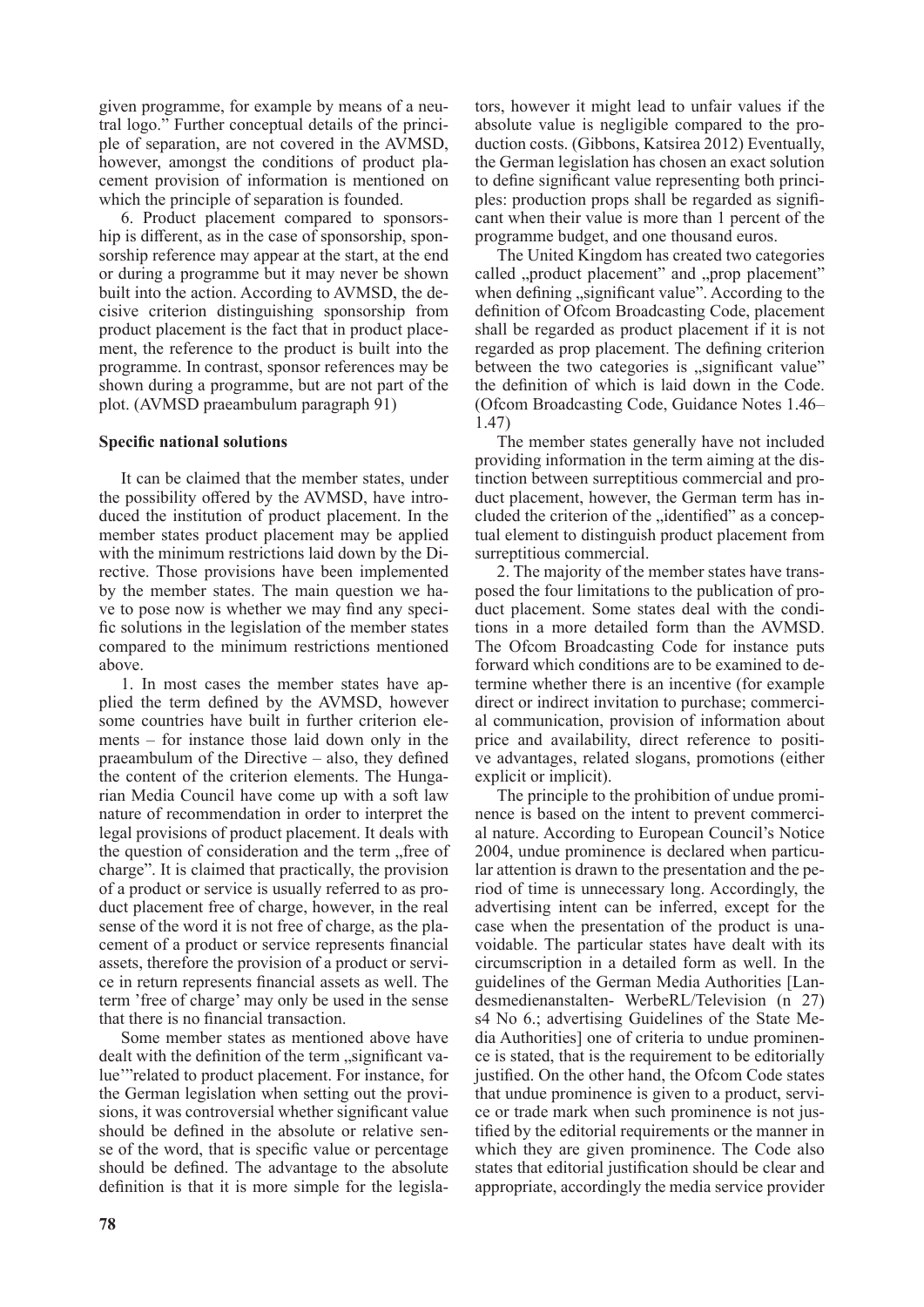must always consider whether product placement is editorially justified [Ofcom Broadcasting Code, Guidance Notes, 9.10/1.97- 1.104/ 20-21.]

The identification of product placement is one of the basic conditions to its publication, as through identification it will be possible to avoid any confusion on the part of the viewer.

Therefore, in all member states where product placement is allowed in accordance with AVMSD, product placement shall be appropriately identified at the start and the end of the programme, and when a programme resumes after an advertising break. Some countries also refer to how long the neutral information should be shown. Neutral information may be provided by graphical representations, pictograms (for instance in France, the UK, Poland) or in other countries by text (for instance in Hungary) or both at the same time (in Germany). According to Ofcom Code the duration of presentation may not be less than 3 seconds, according to the German legislation pictograms and textual information must be shown for 3 seconds, in France pictograms must be shown for 1 minute.

A unique solution to provide information is applied in Poland, where even the manufacturer, service provider or seller of the product in question shall be identified at the end of the programme. In Ofcom Broadcasting Code there is an exceptional solution when it is possible for the media service provider to publish the list of the particular products, services and trade marks placed within the programme in communications at the end of the programme (or by the help of other tools such as channels or websites of the programme). In such cases communication requirements must be complied with, as well. The Code does not establish a requirement to show a list at the end of the programme, but if happens so, then the general restrictions related to the list must be followed.

3. It is generally true that the member states make product placement possible in the same programmes as the AVMSD. In some particular cases, however, they specify and interpret the programmes that belong to the positive list. It specifically applies to the category of light entertainment programmes, which term is difficult to interpret. In Germany the genres belonging to 'entertainment' are specifically – not exhaustively – defined by the law: cabaret, comedy, film, series, show, talkshow, games, music. [Staatsvertrag für Rundfunk und Telemedien (Rundfunkstaatsvertrag – RStV) 2.§(2) 18.] Light entertainment programmes are further restricted, as product placement is prohibited in programmes which are mainly of informative nature containing some entertaining elements, consumer or advisory elements. [RsTV. §15 (2)]

The German legislation pays specific attention to the necessary distinction between entertaining and informative programmes. Therefore, programmes which are basically of informative nature containing some entertaining elements are excluded from light entertainment programmes. (For instance consumer and advisory programmes.) The German legislation represents such a rigorous viewpoint that even in the case of product placement that is free of charge, it names prohibited programmes. Namely: news and current affairs, advisory and consumer programmes, children's programmes or religious programmes. In Portugal talk shows, reality shows and television competitions are regarded as light entertainment programmes. According to the Hungarian recommendation, nonfiction programmes which primarily aim at entertaining the viewers shall be regarded as entertainment programmes. Talk shows, musical show programmes, reality programmes, cabaret, farce, radio cabaret, competitions, magazine programmes (lifestyle, hobby, travelling, tabloid, cooking) and sports programmes which are not broadcast with the exception of sport news.

In some countries there are further limitations within the category of children's programmes and accordingly they actually define which age group may be considered as children. Portugal and Hungary does not permit product placement in programmes for children younger than 14, while in Slovakia product placement is prohibited in programmes for children younger than 12. Portugal prohibits product placement in children's programmes which are for children younger than 9, and which belong at least to the category of 10AP.

Along with the prohibition of product placement for payment or similar consideration in children's programmes, the particular states have laid down further prohibitions. As for programmes produced under its jurisdiction, the British legislation names programmes in which product placement is prohibited: religious programmes, consumer and advisory programmes, programmes dealing with periodic events. .[ Programme Service Code 9.12;/Guidance Notes 1.109]

In the Czech Republic product placement is permitted in films, television series, ceremonies and sport programmes which are not for children, also in competitions in the form of a prize. [Radio and television broadcasting and on amendment of other acts, as amended (RTBO Act) section 53)]

The AVMSD, article 11 (paragraph 4) prohibits the placement of products which are not to be promoted either. According to the British Programme Service Code, the list of prohibited products are wider, for instance alcoholic beverages (alcoholic beverages contain alcohol more than 0.5%), beverages and foods high in fat, salt or sugar (HFSS), gambling activities, baby food, all medical products, electronic cigarettes, smokefree cigarettes, cigarette rolling paper. In France the placement of alcoholic beverages, arms and amunition as well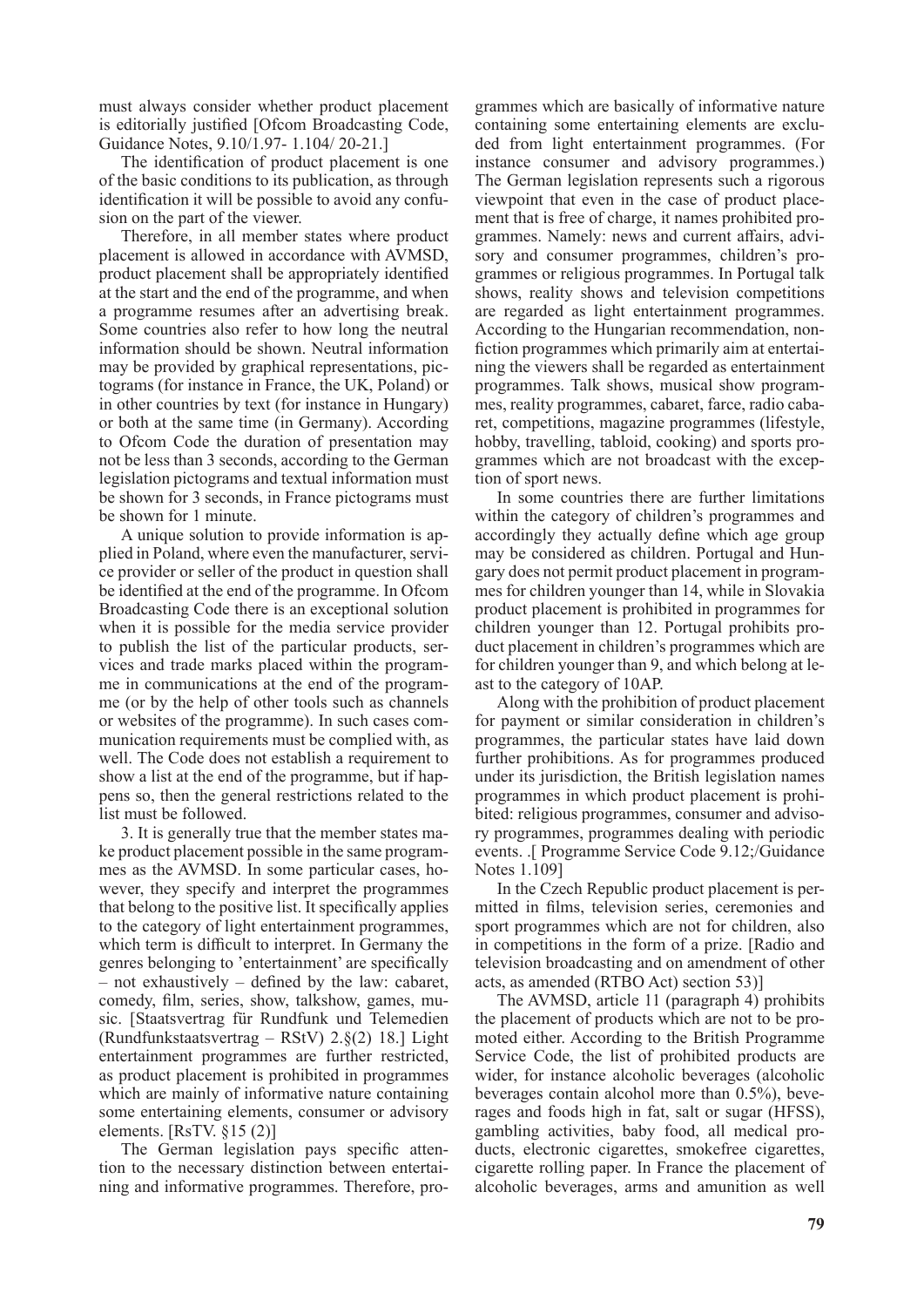as baby food are prohibited. According to the Programme Service Law of Malta, article 16m the placement of alcoholic beverages with more than 12.2 percent of alcohol content is not permitted between 6:00 am and 9:00 pm, gambling products are not permitted between 6:00 am and 7:00 p.m., moreover, the placement of baby food, arms and amunition is also prohibited. In Poland several prohibited products are also listed such as: alcoholic beverages, health care, cards game, dice game, bet and gaming machines. Hungary has added gambling services to the list of prohibited products if they have no permission from the State Tax Authority.

# **Conclusions**

- 1. The AVMSD has laid down a flexible and liberal set of standards for commercial communications as a whole. Compared to the former – more rigorous – principle of separation in time and space, it is now possible to place such contents simultaneously with the programme, during the programme or within the programme, for instance in the case of product placement which has recently been introduced.
- 2. Product placement creates a new source of income for the European media service providers coming from the economic participants promoting their products in the formerly mentioned way. In order to make it possible for the service providers to have access to these sources, the Union legislator has built in only minimum restrictions. Accordingly, the legislator has had the intent to enhance the competitiveness of the European media market as well as to strenghten the self-sustaining character and operational efficiency of media services. Following the same conception, the member states have generally not created stricter restrictions and prohibitions to this commercial activity, and have not fallen into the trap of overregulation either.
- 3. The EU lays down the conditions of legal product placement along with the symbolic prohibition. After analysing the provisions of the member states, it can be claimed that they have made use of the option to apply product placement, meaning that they have permitted product placement in their national law. When creating the rules and provisions of legal product placement, although they had the opportunity to create more rigorous and detailed provisions, they have mostly adopted the provisions of the AVMSD with the exception of a few derogations, so they generally have chosen not to create more rigorous provisions as for the media service providers.
- 4. Some particular member states have attempted to define and interpret the content of the conceptual elements included in the AVMSD. That is why the regulatory solution of the United King-

dom has made a distinction between prop placement and product placement.

- 5. We have seen more unique solutions in connection with some particular prohibited programmes and products (such as the protection of young persons and distancing from political content and economic influence). At the same time, there is a relatively common position of the member states about product placement, which should be permitted in programmes defined by the AVMSD.
- 6. There is a common legislation as for surreptitious commercial. The prohibition of surreptitious advertising (commercial communication) has remained, from which they have endeavoured to distinguish the new institution by laying down unambiguos distinctive criteria.

## **References**

- 1. Angelopoulos, Ch., (2010). Product Placement in European Audiovisual Productions Product Placement, IRIS plus 2010/3.19. p.
- 2. Bron, Ch., M. (2009). Accompanying the transposition of the Audiovisual Media Services Directive. III.1. Product placement: stricter rules -- opt-in or opt-out? In: Ready, Set…Go? The Audiovisual Media Services Directive, IRIS Secial, European Audiovisual Observatory, Strasbourg 14-16.
- 3. Castendyk,O., Dommering,E. J.,Scheuer, A. (editors) (2008). European media law, Wolters Kluwer,1426.p.
- 4. Gibbons, T., Katsirea, I. (2012). Commercial influences on programme content: the German and UK approaches to transposing EU rules on Product Placement, (2012) 4 (2) Journal of media Law,
- 5. Kramoliš, J., Drábková M., (2012). Product Placement Industry in the Czech Republic as Embedded Marketing. International journal of communications, Issue 2, Volume 6, 47-54.p.